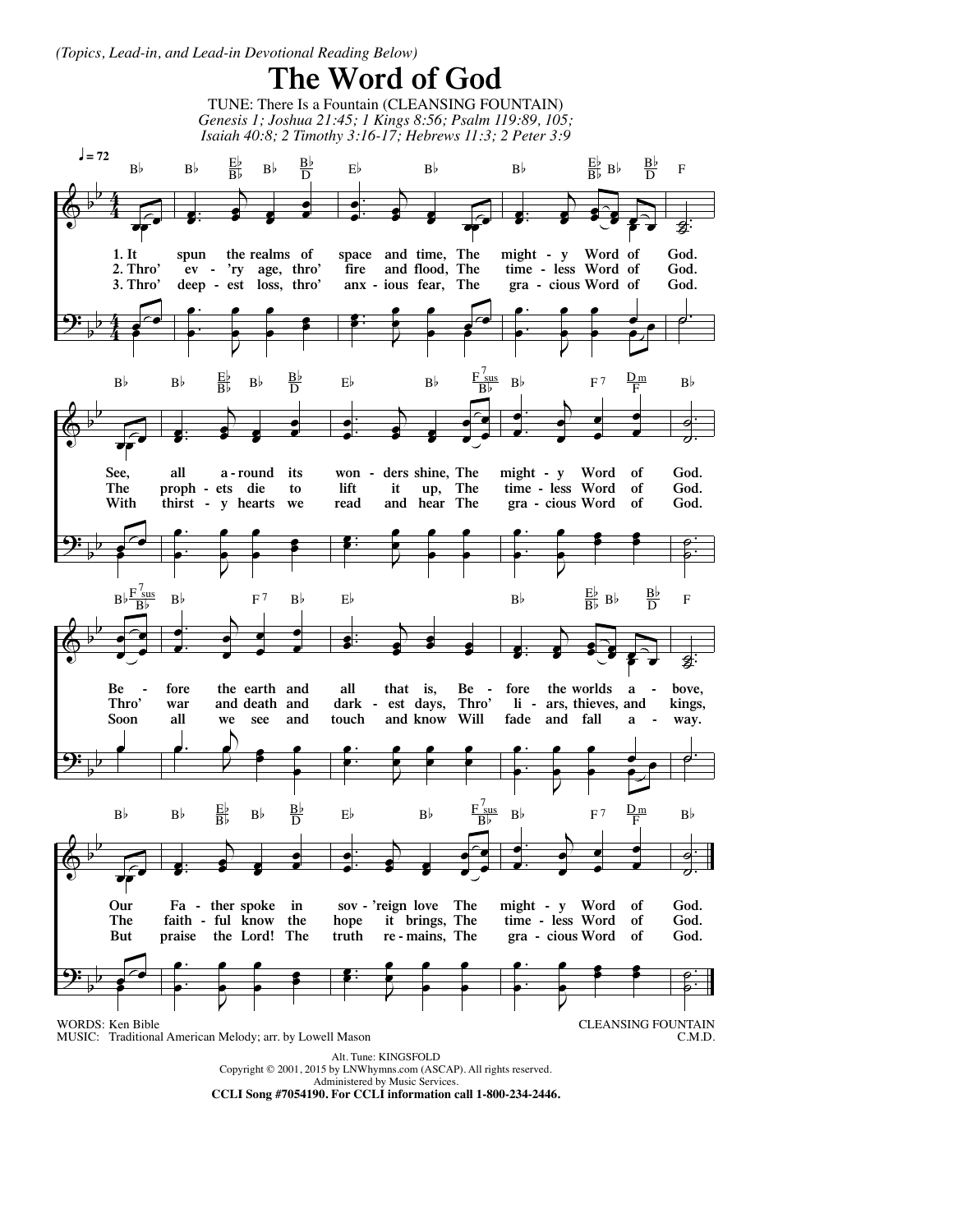TOPICS: Assurance & Comfort; Creator; Five Solas of the Reformation; Word of God

LEAD-IN: "*All Scripture is God-breathed and is useful for teaching, rebuking, correcting and training in righteousness, so that the servant of God may be thoroughly equipped for every good work.*" (2 Timothy 3:16-17, NIV)

## LEAD-IN DEVOTIONAL READING:

## **Is the Bible Accurate?**

Looking back over my life, I've found the Bible satisfying intellectually, emotionally, and spiritually. It has brought me comfort, direction, inspiration, correction, and daily strength. It has brought wisdom to my ignorance and perspective to my narrowness. I've tried it and found it accurate to the last detail.

Looking back over history, people of a variety of cultures, personalities, and life situations have tried the Bible just as I have. They, too, have found it reliable, accurate, and satisfying. Many have died for it.

Looking back over that same history, human knowledge in any age has proven to be substantially inaccurate and woefully inadequate. It's been shot through with ignorance, arrogance, and stubborn blindness. It's been seriously distorted by self-interest and by the passing winds and fads of the times.

We have every reason to believe that our knowledge and our basic assumptions will prove no better than in the past.

Is the Bible accurate? It's stood the test of time. It's stood the test of life.

Is the Bible outdated? It certainly doesn't keep in step with whatever ideas are currently popular. That's how it avoids becoming dated.

For example, the Bible speaks with a degree of authority that isn't considered intellectually respectable today. Many believe that there is no absolute truth, especially morally. Everything is relative. The Bible flatly states otherwise.

But don't take my word for what it says. Read it for yourself. You'll find it an incredible, intriguing book. It's full of stories, history, poetry, laws, prophecies, letters, and very practical advice.

It's an honest book - probably the most honest you'll ever read. Even its greatest heroes are shown with all their warts unretouched. There they are in all their humanity. The Bible shows life as it really is . . . but also as it can be.

You've heard about it. You've heard people praise it, mock it, fight over it, and try to reason around it.

Read it for yourself.